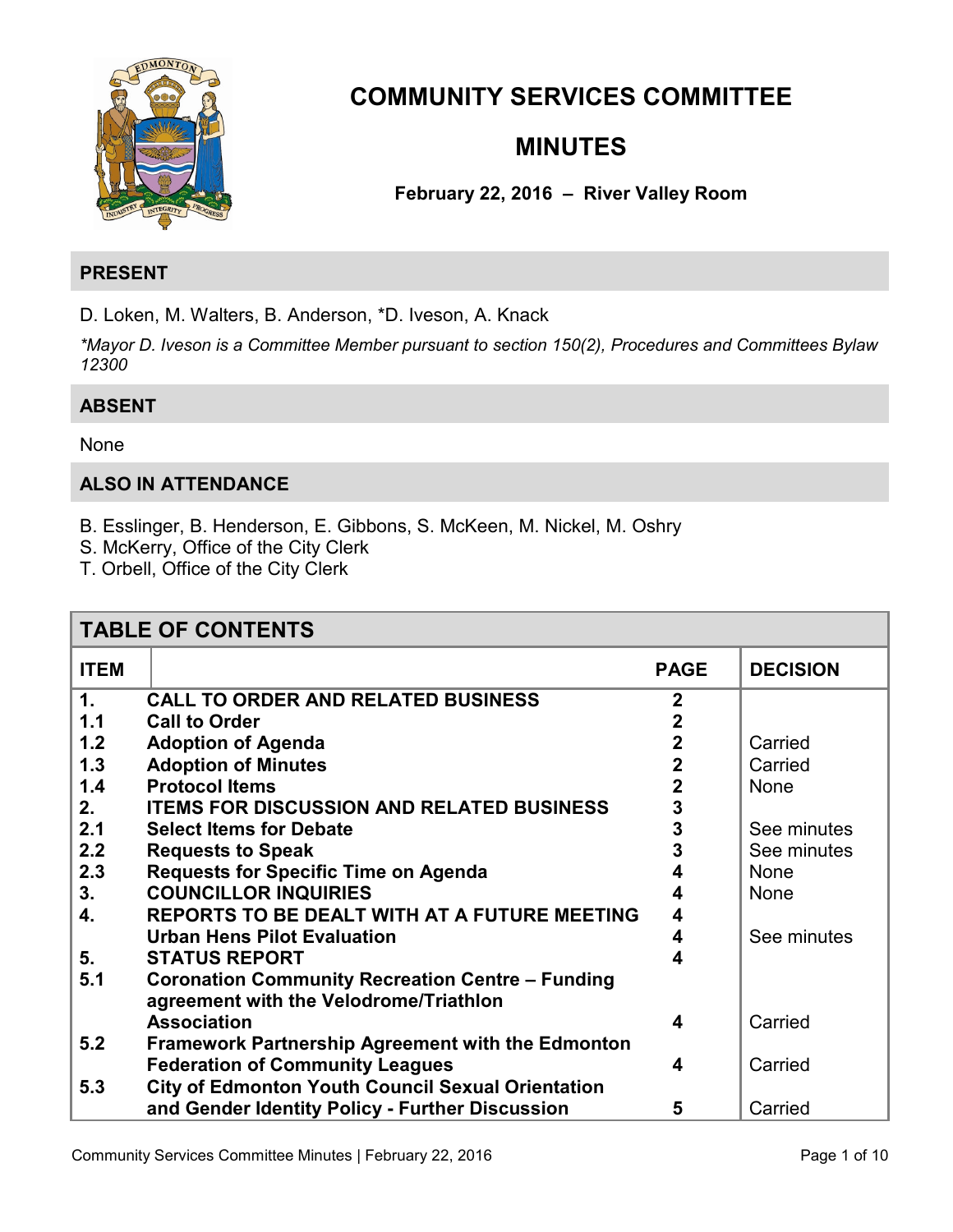<span id="page-1-0"></span>

| 6.   | <b>REPORTS</b>                                          | 5              |             |
|------|---------------------------------------------------------|----------------|-------------|
| 6.1  | <b>MacEwan West Operating Models: Governance and</b>    |                |             |
|      | <b>Tenancy</b>                                          | 5              | Carried     |
| 6.2  | <b>Body Rub Centres Task Force Recommendations -</b>    |                |             |
|      | <b>Proposed Implementation</b>                          | 5              | Action      |
| 6.3  | <b>Bylaw 17531 - Body Rub Centres Task Force</b>        |                |             |
|      | <b>Recommendations - Business Licence Bylaw</b>         |                |             |
|      | <b>Amendments</b>                                       | 6              | Carried     |
| 6.4  | <b>Community Services Advisory Board 2016 Community</b> |                |             |
|      | <b>Investment Operating Grant Recommendations</b>       | $\overline{7}$ | Carried     |
| 6.5  | <b>Urban Beekeeping Program Update</b>                  | $\overline{7}$ | Carried     |
| 6.6  | <b>Community League Collaboration</b>                   | $\overline{7}$ | Carried     |
| 6.7  | <b>Naturalization Enhancement Options</b>               | 8              | Carried     |
| 6.8  | <b>Provincial Budget Impacts on Community</b>           |                |             |
|      | <b>Organizations</b>                                    | 8              | Carried     |
| 6.9  | Milner Library Renewal and Upgrades - Partner           |                |             |
|      | <b>Funding</b>                                          | 9              | Action      |
| 6.10 | <b>Edmonton Arts Council - Cornerstone Arts</b>         |                |             |
|      | <b>Operating - 2016 Grant recommendations</b>           | 9              | Carried     |
| 6.11 | William Hawrelak Park Water Play Feature Budget         |                |             |
|      | <b>Adjustment</b>                                       | 9              | Action      |
| 7.   | <b>RESPONSES TO COUNCILLOR INQUIRIES</b>                | 10             | None        |
| 8.   | <b>PRIVATE REPORTS</b>                                  | 10             | <b>None</b> |
| 9.   | NOTICES OF MOTION AND MOTIONS WITHOUT CUSTOMARY         |                |             |
|      | <b>NOTICE</b>                                           | 10             | None        |
| 10.  | <b>ADJOURNMENT</b>                                      | 10             |             |

# **DECISION SUMMARY**

| <b>ITEM</b> | <b>DECISION</b> |
|-------------|-----------------|
|             |                 |

# **1. CALL TO ORDER AND RELATED BUSINESS**

### 1.1 **Call to Order**

Councillor D. Loken called the meeting to order at 9:32 a.m.

# 1.2 **Adoption of Agenda**

#### **Moved M. Walters:**

That the February 22, 2016, Community Services Committee meeting agenda be adopted.

# **In Favour: Carried**

D. Loken, M. Walters, A. Knack

#### **Absent:**

B. Anderson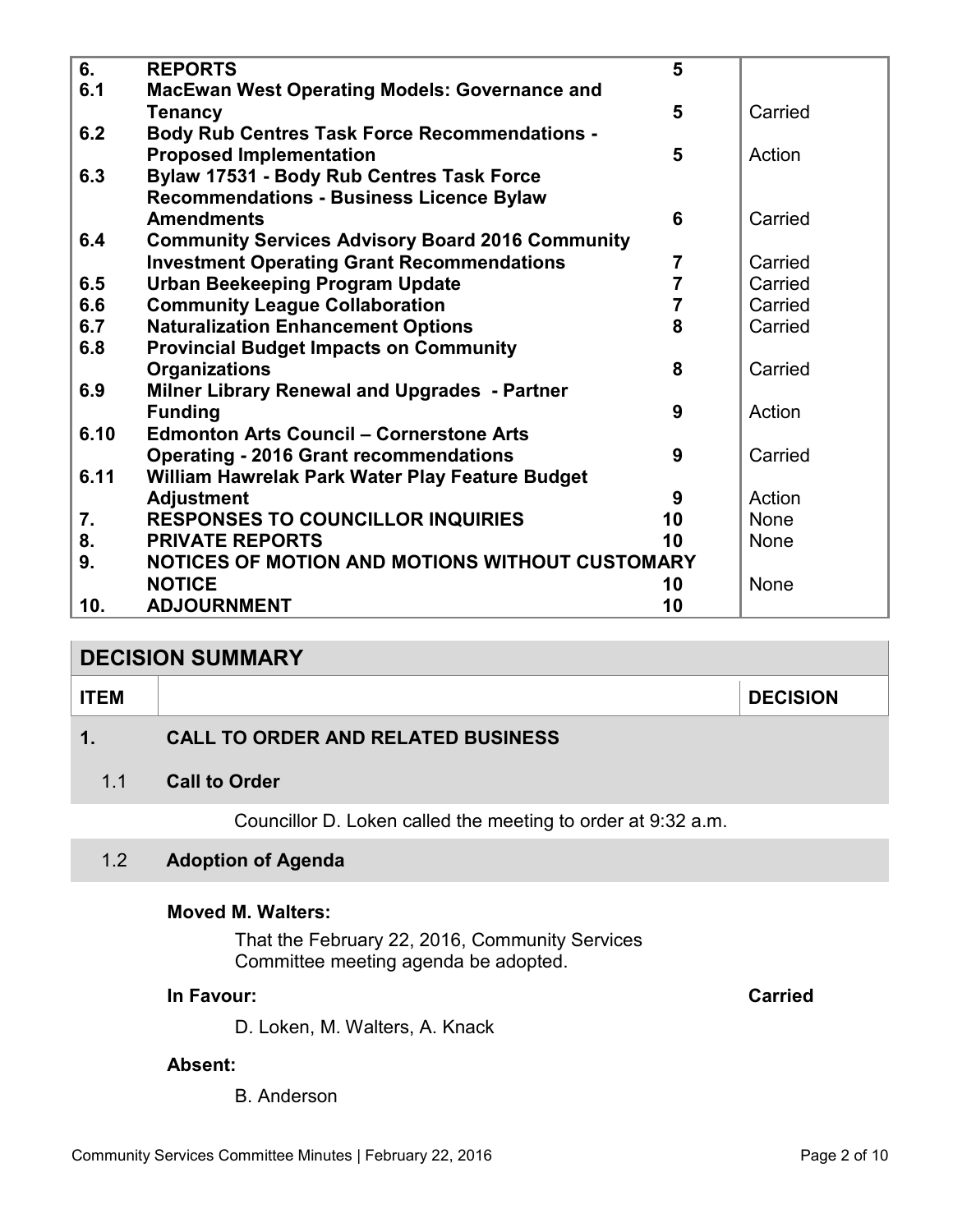## <span id="page-2-0"></span>**Moved A. Knack:**

That the February 1, 2016, Community Services Committee meeting minutes be adopted.

## **In Favour: Carried**

D. Loken, M. Walters, A. Knack

#### **Absent:**

B. Anderson

#### 1.4 **Protocol Items**

There were no protocol items.

# **2. ITEMS FOR DISCUSSION AND RELATED BUSINESS**

#### 2.1 **Select Items for Debate**

The following items were selected for debate: 6.1, 6.2, 6.3, 6.6, 6.7, 6.9 and 6.11.

#### 2.2 **Requests to Speak**

#### **Moved B. Anderson:**

That Community Services Committee hear from the following speakers, in panels when appropriate:

# **6.1 MacEwan West Operating Models: Governance and Tenancy**

- L. Huffman (to answer questions only)
- D. Kereluk, Stony Plain Road and Area Business Association
- S. Kewashani, Stony Plain Road and Area Business Association
- V. Manasc, Yellowhead Tribal College
- S. O'Rourke, Yellowhead Tribal College

# **6.2 Body Rub Centres Task Force Recommendations - Proposed Implementation**

**6.3 Bylaw 17531 – Body Rub Centres Task Force Recommendations – Proposed Implementation** 

- K. Quinn, CEASE
- S. Holtby
- K. Brown, Salvation Army Women's Outreach
- L. L. Yue, Salvation Army Women's Outreach
- M. Loyk
- D. Friesen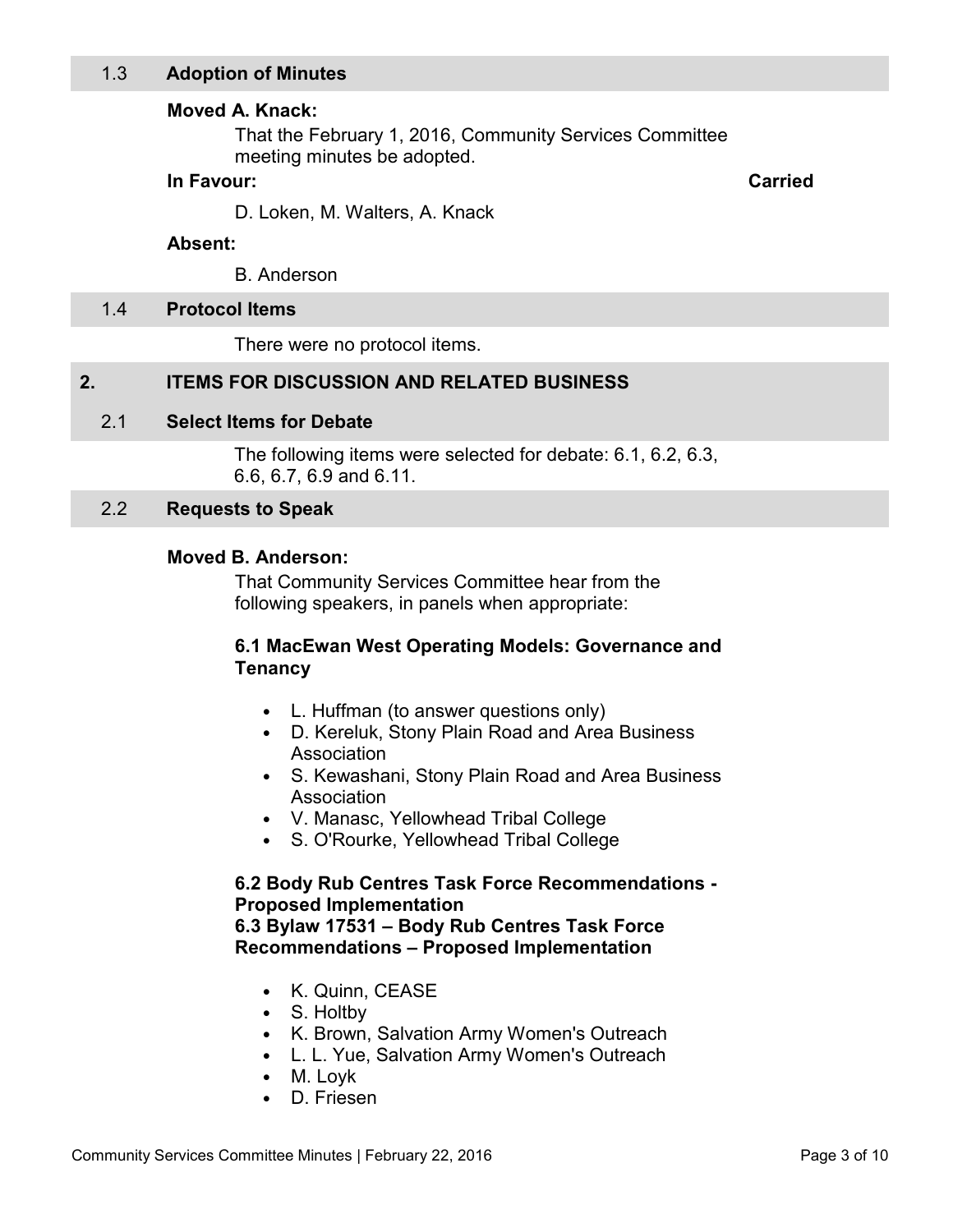# <span id="page-3-0"></span>**6.6 Community League Collaboration**

• A. Bolstad, Edmonton Federation of Community Leagues

# **6.7 Naturalization Enhancement Options**

- C. Richmond, Sierra Club Canada, Edmonton
- P. Cotterill, Edmonton Native Plant Group
- J. Golub, Edmonton Native Plant Group
- C. Dodd, Edmonton Native Plant Group

# **6.11 William Hawrelak Park Water Play Budget Adjustment**

• J. Gibbon, Edmonton Heritage Festival

#### **In Favour:** Carried Carried Carried Carried Carried Carried Carried Carried Carried Carried Carried Carried Carried Carried Carried Carried Carried Carried Carried Carried Carried Carried Carried Carried Carried Carried C

D. Loken, M. Walters, B. Anderson, A. Knack

# 2.3 **Requests for Specific Time on Agenda**

There were no requests for any items to be dealt with at a specific time.

# **3. COUNCILLOR INQUIRIES**

There were no Councillor Inquiries.

# **4. REPORTS TO BE DEALT WITH AT A FUTURE MEETING**

**Urban Hens Pilot Evaluation** 

**Revised Due Date:** March 7, 2016

# **5. STATUS REPORT**

#### 5.1 **Coronation Community Recreation Centre – Funding agreement with the Velodrome/Triathlon Association**

#### **Moved A. Knack:**

| That the revised due date of March 21,<br>2016, be approved. | Integrated<br>Infrastructure<br>Svcs. |  |
|--------------------------------------------------------------|---------------------------------------|--|
|                                                              | Due by:<br>Mar. 21, 2016              |  |

#### **In Favour:** Carried Carried Carried Carried Carried Carried Carried Carried Carried Carried Carried Carried Carried Carried Carried Carried Carried Carried Carried Carried Carried Carried Carried Carried Carried Carried C

D. Loken, M. Walters, B. Anderson, A. Knack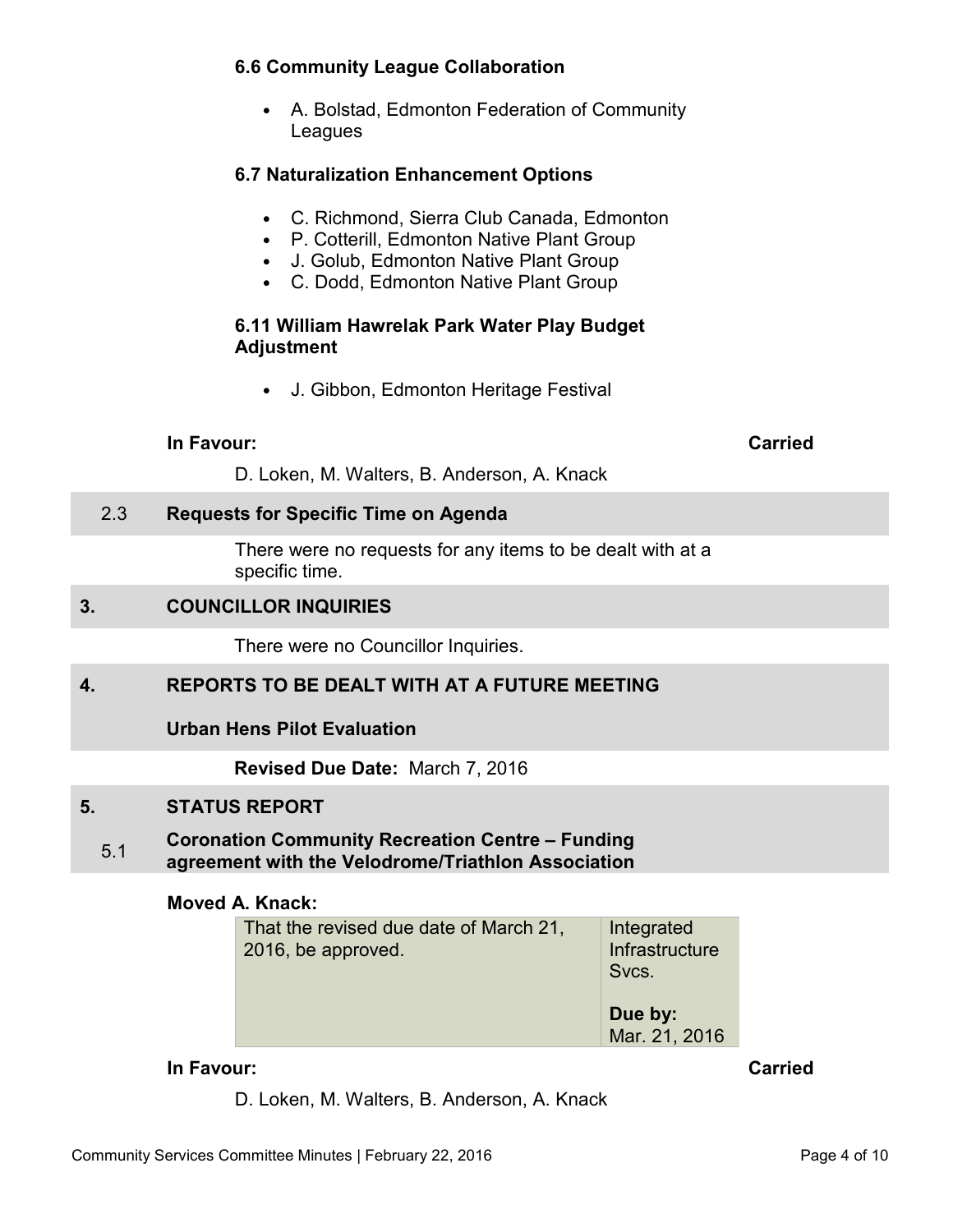#### <span id="page-4-0"></span>5.2 **Framework Partnership Agreement with the Edmonton Federation of Community Leagues**

#### **Moved A. Knack:**

| That the revised due date of July 4, 2016, | Community               |  |
|--------------------------------------------|-------------------------|--|
| be approved.                               | Svcs.                   |  |
|                                            | Due by:<br>Jul. 4, 2016 |  |

#### **In Favour: Carried**

D. Loken, M. Walters, B. Anderson, A. Knack

#### 5.3 **City of Edmonton Youth Council Sexual Orientation and Gender Identity Policy - Further Discussion**

#### **Moved A. Knack:**

| That the revised due date of Fourth | Edmonton                          |
|-------------------------------------|-----------------------------------|
| Quarter 2016, be approved.          | <b>Youth Council</b>              |
|                                     | Due by:<br>Fourth<br>Quarter 2016 |

## **In Favour: Carried**

D. Loken, M. Walters, B. Anderson, A. Knack

# **6. REPORTS**

# 6.1 **MacEwan West Operating Models: Governance and Tenancy**

L. Brenneis, Community Services, made a presentation.

D. Kereluk and S. Kewashani, Stony Plain Road and Area Business Association; and V. Manasc and S. O'Rourke, Yellowhead Tribal College, made presentations. D. Kereluk; S. O'Rourke; V. Manasc; and L. Huffman, answered the Committee's questions.

L. Brenneis, R. Smyth, Acting General Manager, and B. Wong, Community Services, answered the Committee's questions.

#### **Moved D. Iveson:**

That the February 22, 2016, Community Services report CR\_1802, be received for **information Community** Svcs.

#### **In Favour:** Carried Carried Carried Carried Carried Carried Carried Carried Carried Carried Carried Carried Carried Carried Carried Carried Carried Carried Carried Carried Carried Carried Carried Carried Carried Carried C

D. Loken, M. Walters, B. Anderson, D. Iveson, A. Knack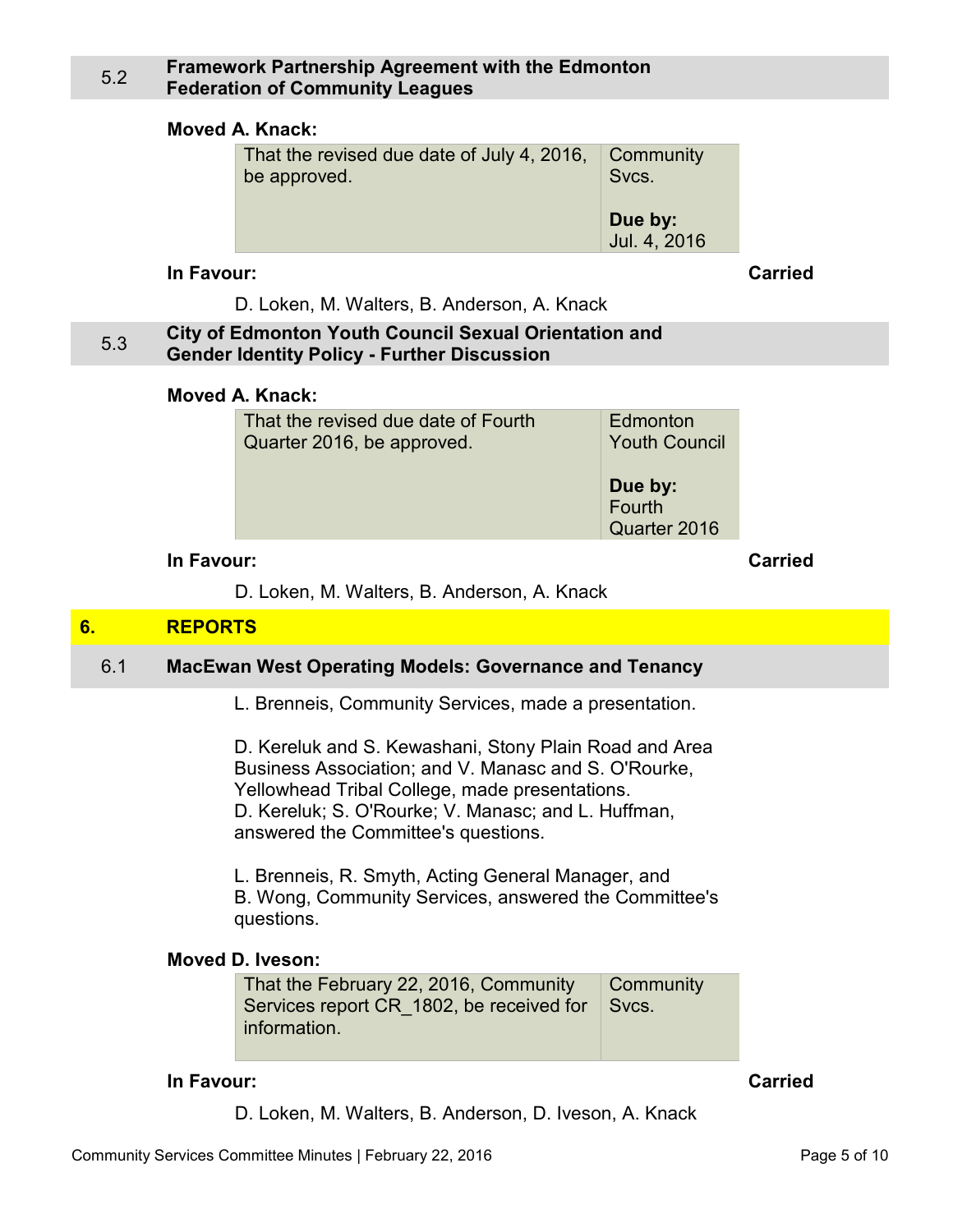#### <span id="page-5-0"></span>6.2 **Body Rub Centres Task Force Recommendations - Proposed Implementation**

Items 6.2 and 6.3 were dealt with together.

L. Brenneis, Community Services, made a presentation.

K. Quinn, CEASE; S. Holtby; K. Brown and L. L. Yue, Salvation Army Women's Outreach; M. Loyk; and D. Friesen, made presentations. K. Brown; S. Holtby; K. Quinn; M. Loyk; and D. Friesen answered the Committee's questions.

L. Brenneis and R. Pleckaitis, Community Services;

N. Jacobsen, Corporate Services (Law); G. Dziwenka and

D. Hales, Sustainable Development; and S. McKerry, Office

of the City Clerk, answered the Committee's questions.

#### **Moved A. Knack:**

| <b>Body Rub Centres Task Force</b><br><b>Recommendation 16 - Implementation</b><br><b>Options</b>                                                                                                                                                                                                                               | Community<br>Svcs.                  |
|---------------------------------------------------------------------------------------------------------------------------------------------------------------------------------------------------------------------------------------------------------------------------------------------------------------------------------|-------------------------------------|
| 1. That Administration provide a report<br>on options to implement<br>Recommendation 16 of the Body Rub<br><b>Centres Task Force</b><br>Recommendations, as well as any<br>other recommendations requiring<br>further review, as outlined in<br>Attachment 2 of the February 22,<br>2016, Community Services report<br>CR 3146. | Due by:<br>Fourth<br>Quarter 2016   |
| <b>Body Rub Centres Task Force</b><br><b>Recommendations Service Package</b>                                                                                                                                                                                                                                                    | <b>Due Date:</b>                    |
| 2. That Administration bring forward a<br>service package to fund<br>implementation of the Body Rub<br><b>Centres Task Force</b><br><b>Recommendations for Council's</b><br>consideration during the 2016 - 2018<br><b>Supplemental Operating Budget</b><br>Adjustment process.                                                 | Apr. 5, 2016<br><b>City Council</b> |

N. Jacobsen, Corporate Services (Law); S. McKerry, Office of the City Clerk; D. Hales, Sustainable Development; R. Smyth, General Manager, and R. Pleckaitis, Community Services, answered Committee's questions.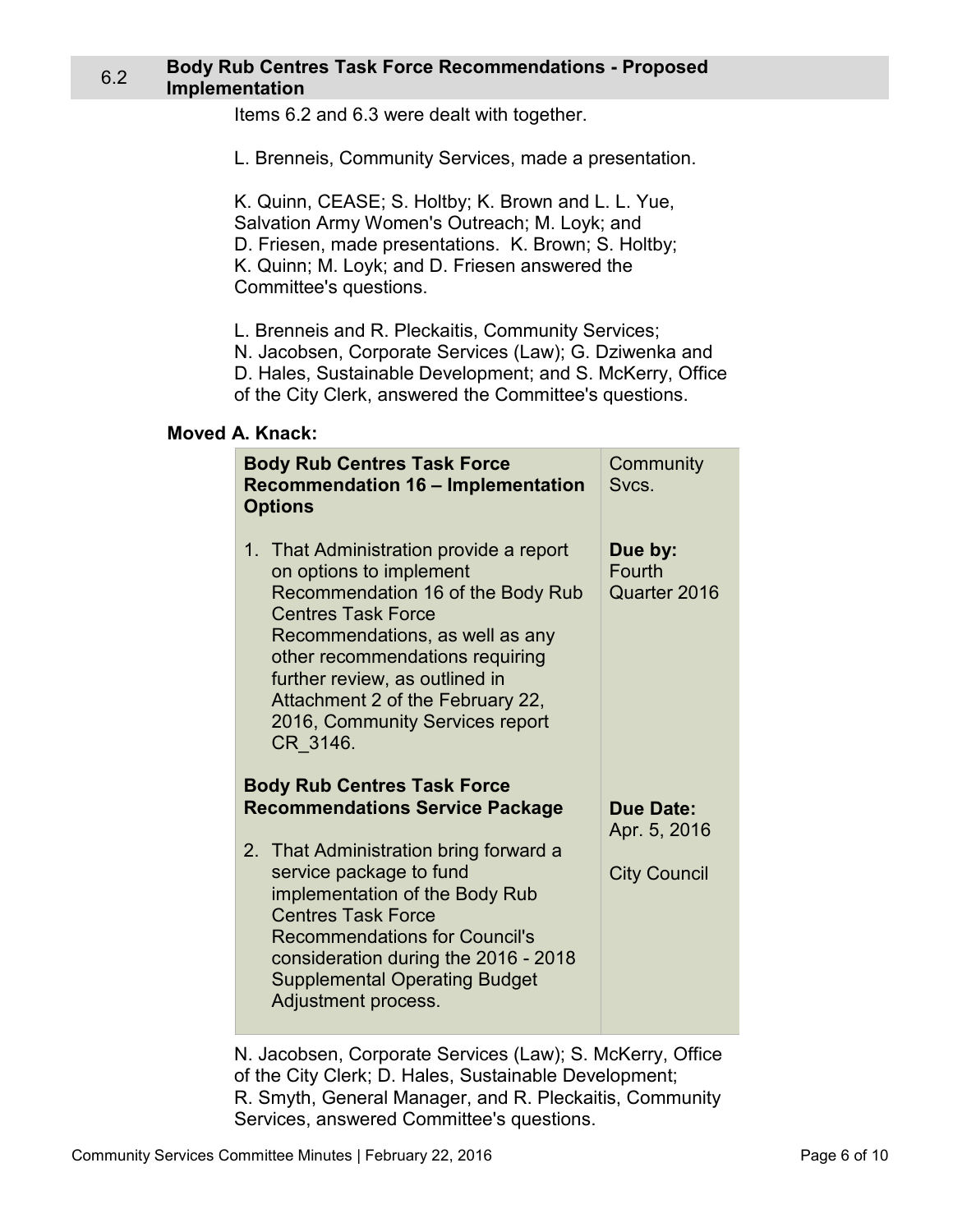<span id="page-6-0"></span>

|     | D. Loken, M. Walters, B. Anderson, D. Iveson, A. Knack                                                                                                                                                                                                                                               |                |
|-----|------------------------------------------------------------------------------------------------------------------------------------------------------------------------------------------------------------------------------------------------------------------------------------------------------|----------------|
| 6.3 | <b>Bylaw 17531 - Body Rub Centres Task Force</b><br><b>Recommendations - Business Licence Bylaw Amendments</b>                                                                                                                                                                                       |                |
|     | Items 6.2 and 6.3 were dealt with together.                                                                                                                                                                                                                                                          |                |
|     | <b>Moved D. Iveson:</b>                                                                                                                                                                                                                                                                              |                |
|     | That Community Standards Committee recommend to City<br>Council:                                                                                                                                                                                                                                     |                |
|     | That Bylaw 17531 be given the appropriate readings.                                                                                                                                                                                                                                                  |                |
|     | R. Pleckaitis, Sustainable Development, answered the<br>Committee's questions.                                                                                                                                                                                                                       |                |
|     | In Favour:                                                                                                                                                                                                                                                                                           | <b>Carried</b> |
|     | D. Loken, M. Walters, B. Anderson, D. Iveson, A. Knack                                                                                                                                                                                                                                               |                |
| 6.4 | <b>Community Services Advisory Board 2016 Community</b><br><b>Investment Operating Grant Recommendations</b>                                                                                                                                                                                         |                |
|     | <b>Moved A. Knack:</b><br>That Community Services Committee recommend to City<br>Council:<br>That the 2016 Community Investment Operating Grant<br>award recommendations, as outlined in Attachment 1 of<br>the February 22, 2016, Community Services Advisory<br>Board report CR 3379, be approved. |                |
|     | In Favour:                                                                                                                                                                                                                                                                                           | <b>Carried</b> |
|     | D. Loken, M. Walters, B. Anderson, A. Knack                                                                                                                                                                                                                                                          |                |
| 6.5 | <b>Urban Beekeeping Program Update</b>                                                                                                                                                                                                                                                               |                |
|     | <b>Moved A. Knack:</b><br>That the February 22, 2016, Community<br>Community<br>Services report CR 2329, be received for<br>Svcs.<br>information.                                                                                                                                                    |                |
|     | In Favour:                                                                                                                                                                                                                                                                                           | <b>Carried</b> |
|     | D. Loken, M. Walters, B. Anderson, A. Knack                                                                                                                                                                                                                                                          |                |
| 6.6 | <b>Community League Collaboration</b>                                                                                                                                                                                                                                                                |                |

D. Aitken, Community Services, made a presentation and answered the Committee's questions. M. Kankkunen, R. Smyth, Acting General Manager, and R. Jevne,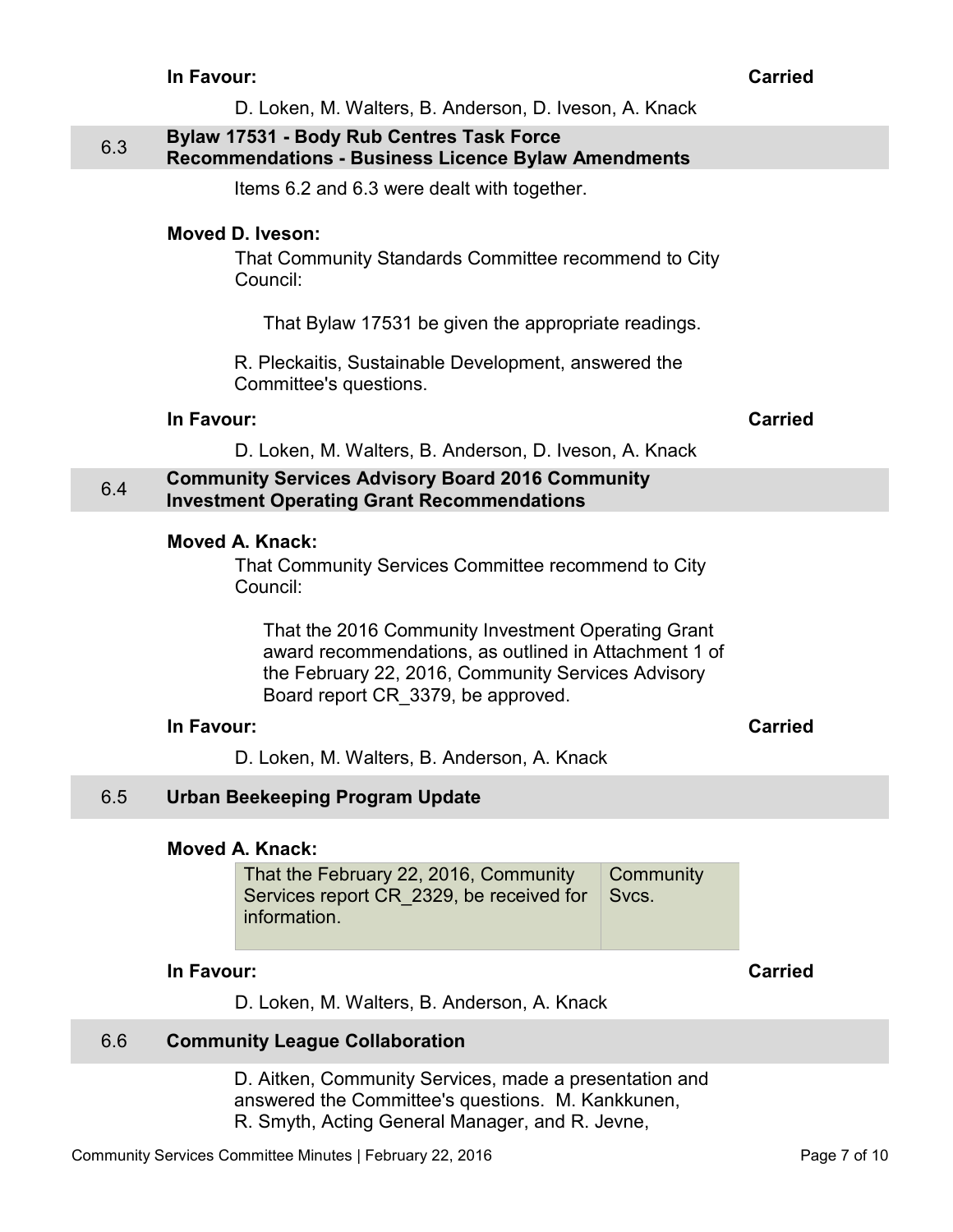Community Services; and L. Cochrane, Acting City Manager, answered the Committee's questions.

#### <span id="page-7-0"></span>**Moved M. Walters:**

That the November 9, 2015, Community Services report CR 1729, be received for information. **Community** Svcs.

#### **In Favour: Carried**

D. Loken, M. Walters, B. Anderson, D. Iveson, A. Knack

#### 6.7 **Naturalization Enhancement Options**

D. Aitken, Community Services, made a presentation.

C. Richmond, Sierra Club Canada, Edmonton; P. Cotterill and J. Golub, Edmonton Native Plant Group, made presentations. C. Richmond; and P. Cotterill, answered the Committee's questions.

Handouts provided by P. Cotterill and J. Golub were distributed to Members of the Committee and copies were filed with the Office of the City Clerk.

D. Aitken and N. Fraser, Community Services, answered the Committee's questions.

#### **Moved M. Walters:**

| That the February 22, 2016, Community $\Box$ Community |  |
|--------------------------------------------------------|--|
| Services report CR 3108, be received for Svcs.         |  |
| information.                                           |  |
|                                                        |  |

# **In Favour: Carried**

D. Loken, M. Walters, B. Anderson, D. Iveson, A. Knack

#### 6.8 **Provincial Budget Impacts on Community Organizations**

#### **Moved A. Knack:**

That the February 22, 2016, Community Services report CR\_2207, be received for information. **Community** Svcs.

#### **In Favour: Carried**

D. Loken, M. Walters, B. Anderson, A. Knack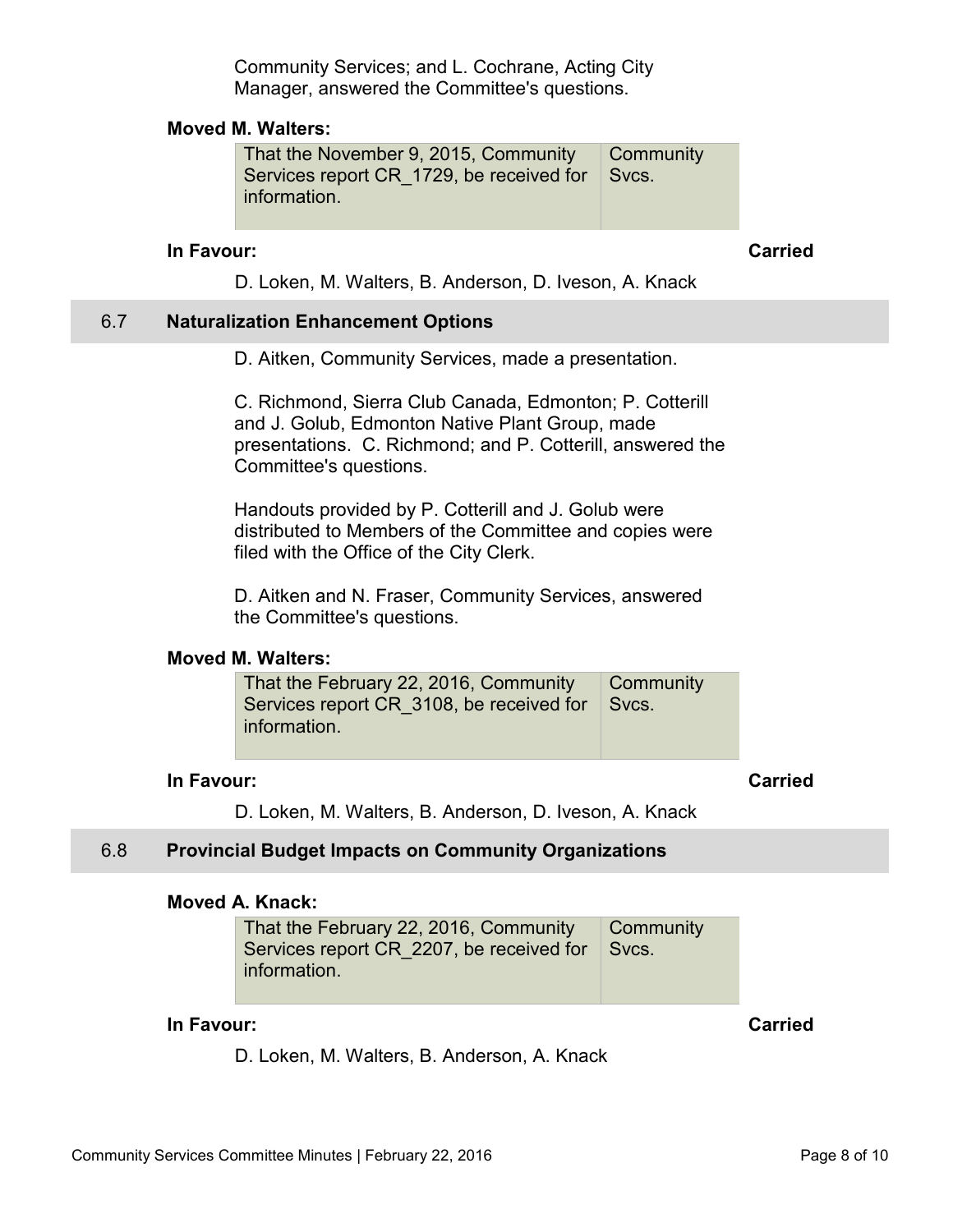P. Martinez, Edmonton Public Library, made a presentation.

#### <span id="page-8-0"></span>**Moved D. Iveson:**

That Community Services Committee recommend to City Council:

That Capital Profile Milner Library Renewal & Upgrades Capital Profile 12-20-0055 be amended to reflect that the contingency of approval has been met.

#### **In Favour: Carried**

D. Loken, M. Walters, B. Anderson, D. Iveson, A. Knack

#### 6.10 **Edmonton Arts Council – Cornerstone Arts Operating - 2016 Grant recommendations**

#### **Moved A. Knack:**

That Community Services Committee recommend to City Council:

That the recommendations for the 2016 Cornerstone Arts Operating Grants, as outlined in Attachment 1 of the February 22, 2016, Edmonton Arts Council report CR\_3394, be approved.

#### **In Favour: Carried**

D. Loken, M. Walters, B. Anderson, A. Knack

#### 6.11 **William Hawrelak Park Water Play Feature Budget Adjustment**

R. Jevnue, Community Services, made a presentation.

J. Gibbon, Edmonton Heritage Festival, made a presentation and answered the Committee's questions.

R. Jevne, Community Services; and A. Laughlin, Acting General Manager, Integrated Infrastrucutre Services, answered the Committee's questions.

Councillors M. Walters and D. Loken requested that Item 6.11 - William Hawrelak Park Water Play Feature Budget Adjustment be referred to City Council without a Committee recommendation.

# **7. RESPONSES TO COUNCILLOR INQUIRIES - NONE**

# **8. PRIVATE REPORTS - NONE**